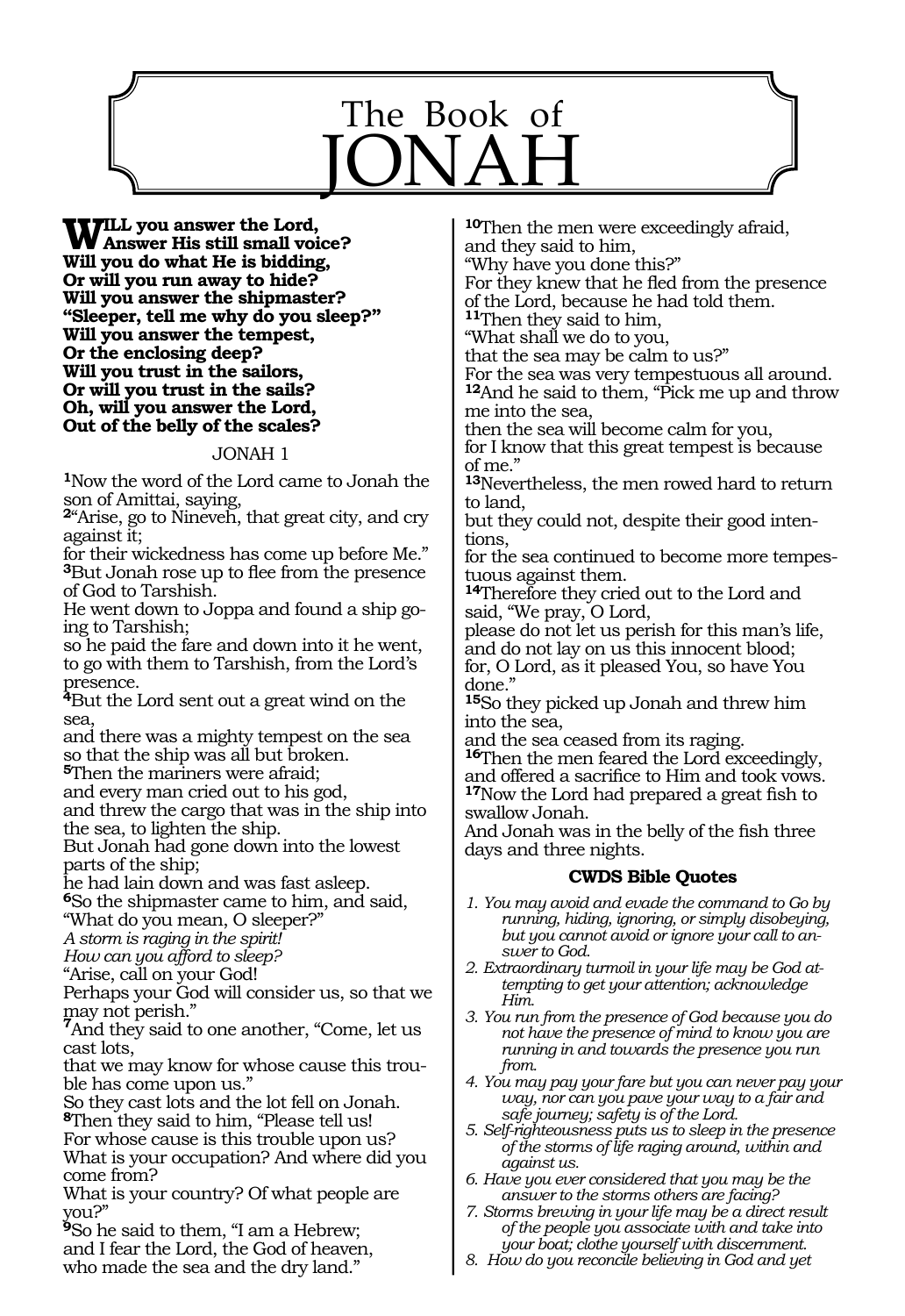## **JONAH 1**

1140

*refusing to submit to Him; it is as inexplicable as surviving three days in the stomach of a fish.*

- *9. Never attempt to be the saving grace of sinners, they will sink your ship; commit them to the Lord.*
- *10. When you run from the purposes of God for your life, God will put you in impossible situations to take you back to a practical setting; you flee in a ship, God will place you in a fish to take you back to land, and to His will.*

#### **PRAYER POINTS**

- My King and my God, help me to run to You and run after Your word, but never to rationalize Your command and run away from Your call. Amen.
- Let the spirit of wisdom in the knowledge of God fall upon me; Lord help me never to experience the futility of challenging Your word or disobeying You. Amen.
- Our Father God, shake the comfort of all those who are at ease in the church; let the spirit of every child of God be uncomfortable in the immoral storms brewing all around us, in the name of Jesus.
- Holy Father, let every person in my life that is the cause of turmoil and storms, be exposed and removed by the power of the Holy Spirit. Amen.
- My Father God, I refuse to be a port of rest and refuge for people running from You; I refuse to help them knowingly or inadvertently; I will instead point them to Your mercy, in the name of Jesus. Amen.
- Let my faith in God manifest in my complete obedience to Him. Amen.
- Almighty God, I will embrace Your purpose for my life and my destiny, in the name of Jesus.

**O Jonah, where are you now? In the belly of a fish! Will you cry out to your Master, Or sit down, bemoan, languish? "Ah, I cried out from hell's depth; There the Lord heard my voice, For the fish heard the voice of the Strong And vomited me out, upon dry land."**

#### JONAH 2

**<sup>1</sup>**Then Jonah prayed to the Lord his God from the belly of the fish.

**<sup>2</sup>**And he said:

"I cried out to the Lord because of my affliction,

and he answered me.

Out of the belly of hell I cried,

and, Lord, You heard my voice.

For You cast me into the deep,

into the heart of the seas,

**<sup>3</sup>**"the floods surrounded me;

all Your billows and Your waves passed over me.

**<sup>4</sup>**Then I said, 'I am cast out of Your sight; I will look again towards Your holy temple.' **<sup>5</sup>**"The waters surrounded me even to my soul; the deep closed around me;

weeds were wrapped about my head.

**<sup>6</sup>**"I went down to the bottom of the mountains; the earth with her bars trapped me in forever;

yet You have brought up my life from corruption,

- O Lord, my God.
- **<sup>7</sup>**When my soul fainted within me,
- I remembered the Lord;

and my prayer went up to You,

into Your holy temple.

**<sup>8</sup>**"Those who regard worthless vanities,

forsake their own Mercy,

**<sup>9</sup>**but I will sacrifice to You

with the voice of thanksgiving;

I will pay that which I have vowed.<br>Salvation is of the Lord."

And the Lord spoke to the fish,

and it vomited Jonah out on dry land.

#### **CWDS Bible Quotes**

- *1. When you find you have absolutely nowhere else to run, run into the loving arms of a waiting God.*
- *2. When you can't dig yourself out, dig-in in prayer; when there are no doors to exit, God is an open door in every situation.*
- *3. If it is not happening seek God; your impossible situation is ready to vomit you out if you are ready to vomit out your resistance to God.*
- *4. If you feel the Lord has forsaken you, consider, have you forsaken Him? If you feel you have lost His affection, perhaps He is just trying to get your attention.*
- *5. The grace of your continued survival in your impossible situation (fish belly) should boost your faith for a complete breakthrough.*
- *6. You still have a reason to be thankful in the gut of your bad situation. It is much better to be surrounded by seaweed in the belly of a fish than to be digested by the fish.*
- *7. See God in your experiences and understand why others need to seek God and to experience Him.*
- *8. Be ready to share your experiences and you will get opportunities.*
- *9. There is a difference with being healed and being made whole; your bad situation will swallow you permanently if you swallow your testimony; it will spit you out if you will proclaim Him.*

### **PRAYER POINTS**

- Most wonderful God, I turn to You now; I delight to do Your will O God. Amen.
- Father I refuse to proceed in my own wisdom; I look to You, O Lord, for answers and escape. Amen.
- Forgive me of all my sins, O God; let all my resistance to you crumble at the foot of the cross. Amen.
- Lord Jesus, I thank You that I am persecuted but not forsaken, cast down but not destroyed; my situation has captured but not digested me; I have reason to be thankful and to believe. Amen.
- Merciful Father, give me the urgency of spirit to tell the good news to this generation and to point them away from Your terrors. Amen.
- Father, help me never to lose sight of all the opportunities that present themselves to share the good news. Make me a magnet for opportunities and help me to respond well, in the name of Jesus.
- Merciful Lord, make my tongue like the pen of a ready writer; I will testify. Amen.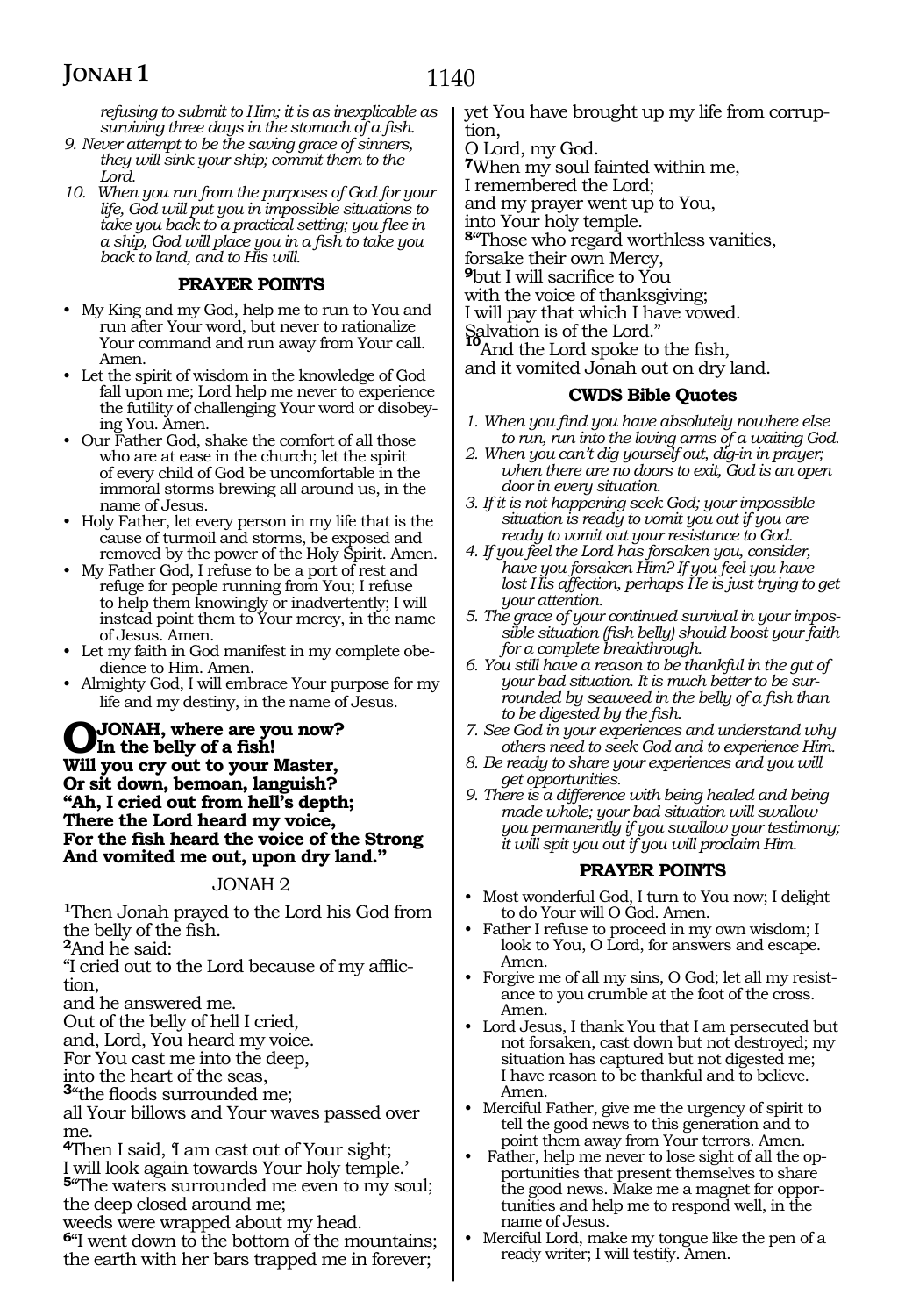# **JONAH 3**

**ASECOND time I heard it,<br>
When I heard the value of the Lard When I heard the voice of the Lord again, I went down in a rush! "Overthrown, within forty days," I cried, And saw the king's humble reply; I saw how fast he got in line; He did not need a second time! But then, I knew in this heart of mine, He would never have had a second time!**

#### JONAH 3

**<sup>1</sup>**And the word of the Lord came to Jonah the second time, saying,

**<sup>2</sup>**"Arise, go to Nineveh, that great city and preach to it the message that I tell you."

**<sup>3</sup>**So Jonah arose and went to Nineveh,

according to the word of the Lord.

Now Nineveh was an exceedingly great city, a journey of three days away,

**<sup>4</sup>**and Jonah began to enter into the city on the first day.

*What greater motivation than an experience of hell,* 

*when you have heaven to share!*

Then he cried out, and said,

"Yet forty days and Nineveh will be overthrown!

**<sup>5</sup>**So the people of Nineveh believed God, proclaimed a fast,

and put on sackcloth, from the greatest to the least of them.

**<sup>6</sup>**Then word came to the king of Nineveh; and he arose from his throne and laid aside his robe,

covered himself with sackcloth and sat in ashes.

**<sup>7</sup>**And he caused it to be proclaimed and pub- lished throughout Nineveh by the decree of the king and his nobles, saying,

"Let neither man nor animal,

herd nor flock, taste anything;

do not let them eat or drink water,

**<sup>8</sup>**but let man and animal be covered with sackcloth,

and let them cry mightily to God. Let every one turn from his evil way,

and from the violence that is in his hands.<br>**9**"Who can tell if God will relent,

and turn away from His fierce anger, so we do not perish?"

**<sup>10</sup>**And God saw their works, that they had turned from their evil way,

and God relented from the destruction that He declared He would bring upon them, and He did not do it.

*When you hear God, will you respond forthrightly, or do you need a second time?*

## **CWDS Bible Quotes**

- *1. It is fortunate to hear the voice of God a second time but it is unfortunate that you need a second time. Wisdom says never place your destiny in the hands of good fortune.*
- *2. You know you have a great relationship with God*

*when you hear Him accurately the first time; He knows He has a great relationship with you when you respond promptly, the first time.*

- *3. Your reaction to God's word will determine your attraction of God's word and His heart to you.*
- *4. Never wait until you experience hell to go and tell it, never wait until your light is cut off to shine your light; yet there is no greater motivation to warn people of hell and outer darkness than your own experiences.*
- *5. When you resist God you commit many to judgment. Go tell it; your voice has the power of conviction others need to hear.*
- *6. The only right response to God is immediate repentance; cast your crown in order to maintain your throne, you must get low in order to stay high.*
- *7. Widespread sin in a nation calls for national repentance led from the highest seat of influence.*
- *8. Never wait on your leader to move before you make a personal response to national sin; the move of the people will compel the leader.*
- *9. Judgment of a nation affects everything and every person in that nation. The animals may never understand their look of penitence but God will acknowledge your understanding of the scope and urgency.*
- *10. Never exhaust grace; this moment is the right moment for repentance, God can be reached.*

### **PRAYER POINTS**

- My Father in heaven, let the power in the blood of the Lord Jesus Christ purge my spiritual senses and make me hear You accurately the first time, in the name of Jesus.
- Father, I will obey You without question or debate and with immediacy; You will find me a good recipient for Your word. Amen.
- Most High God, I am willing to go without known provision; I am willing to go even when it is not comfortable; I will invest my resources and my time in the gospel. Amen.
- Lord Jesus, I refuse to be responsible for the blood of the many I could have reached in my lifetime; I will proclaim it. Amen.
- Let the power in the blood of Jesus stir the hearts of leaders and drive nations to their knees before You. Amen.
- Father God, let the fear of You fall upon nations and let the call to repentance never be marginalized. Amen.

**O** JONAH, whoever you are,<br> **C** Who can't perceive the depths of the **thoughts of the Lord,** 

**One who himself was fed from God's grace But cannot see the Lord, cannot see Him in every face!** 

**O Jonah, angry and proud,** 

**So you are up; let them stay down.** 

**It may take the grass, worm, wind and the hot sun** 

**To teach an object lesson to an angry man!**

## JONAH 4

**<sup>1</sup>**But it displeased Jonah exceedingly, and he became very angry.

**<sup>2</sup>**So he complained to the Lord, and said, "Ah, Lord God,

was not this what I said when I was still in my